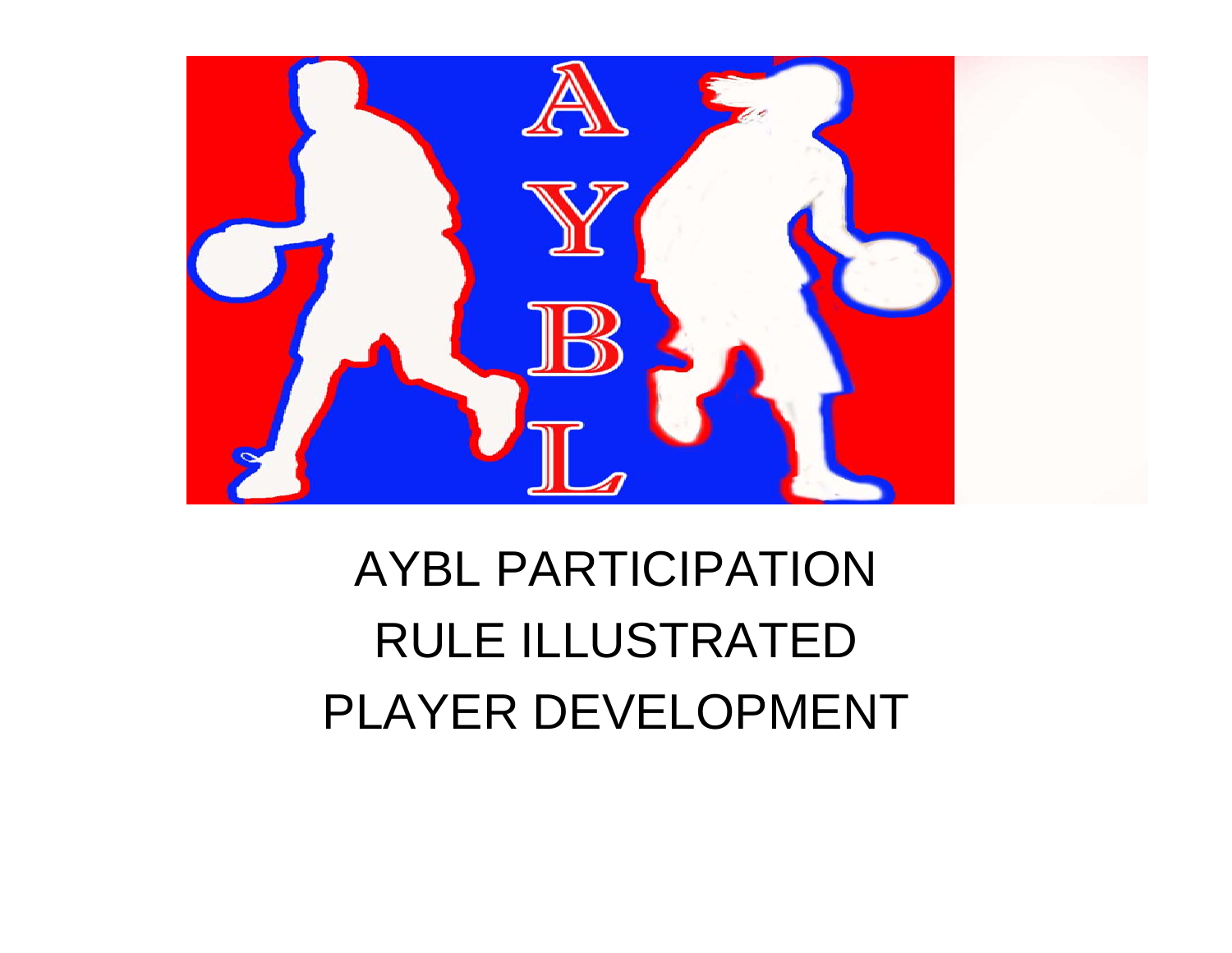### Philosophy and Purpose

- AYBL is a youth developmental league that encourages all coaches to work with and develop all their players fundamentals and skills of basketball
- Because AYBL is competitive, we stress that coaches use their assistant coaches to help develop players, including their bench players as all MUST play 15 minutes
- Pay to Play: Parents pay so all kids play!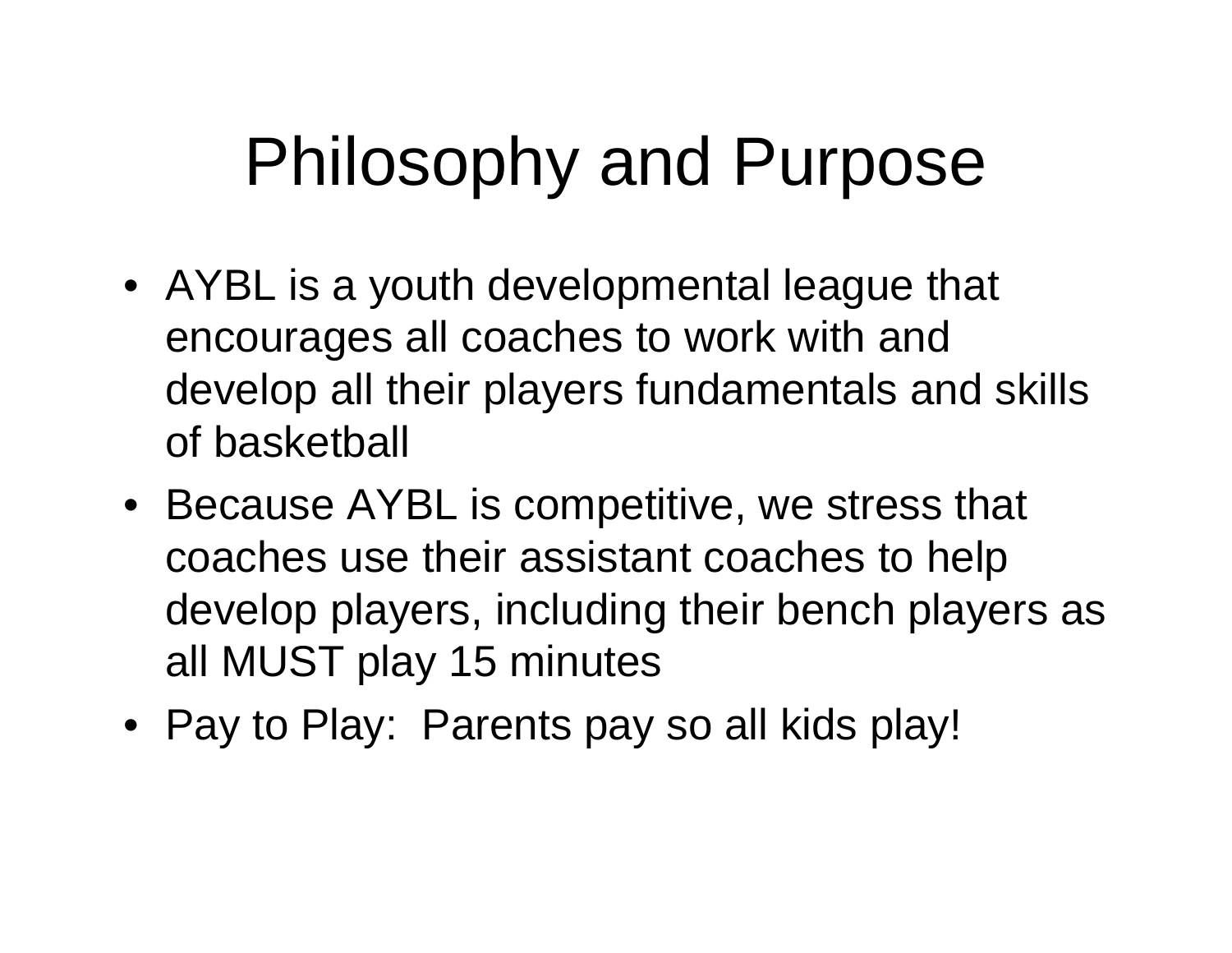### MINIMUM PLAYING TIME = 15 MINUTES

- Three (3) five (5) minute segments consecutive with no substitutions except for injuries and or illnesses
- Playing time recorded on AYBL score sheet
- Players must check in and line up for the official scorekeeper to record their numbers on the sheet
- No subs unless illness or injury.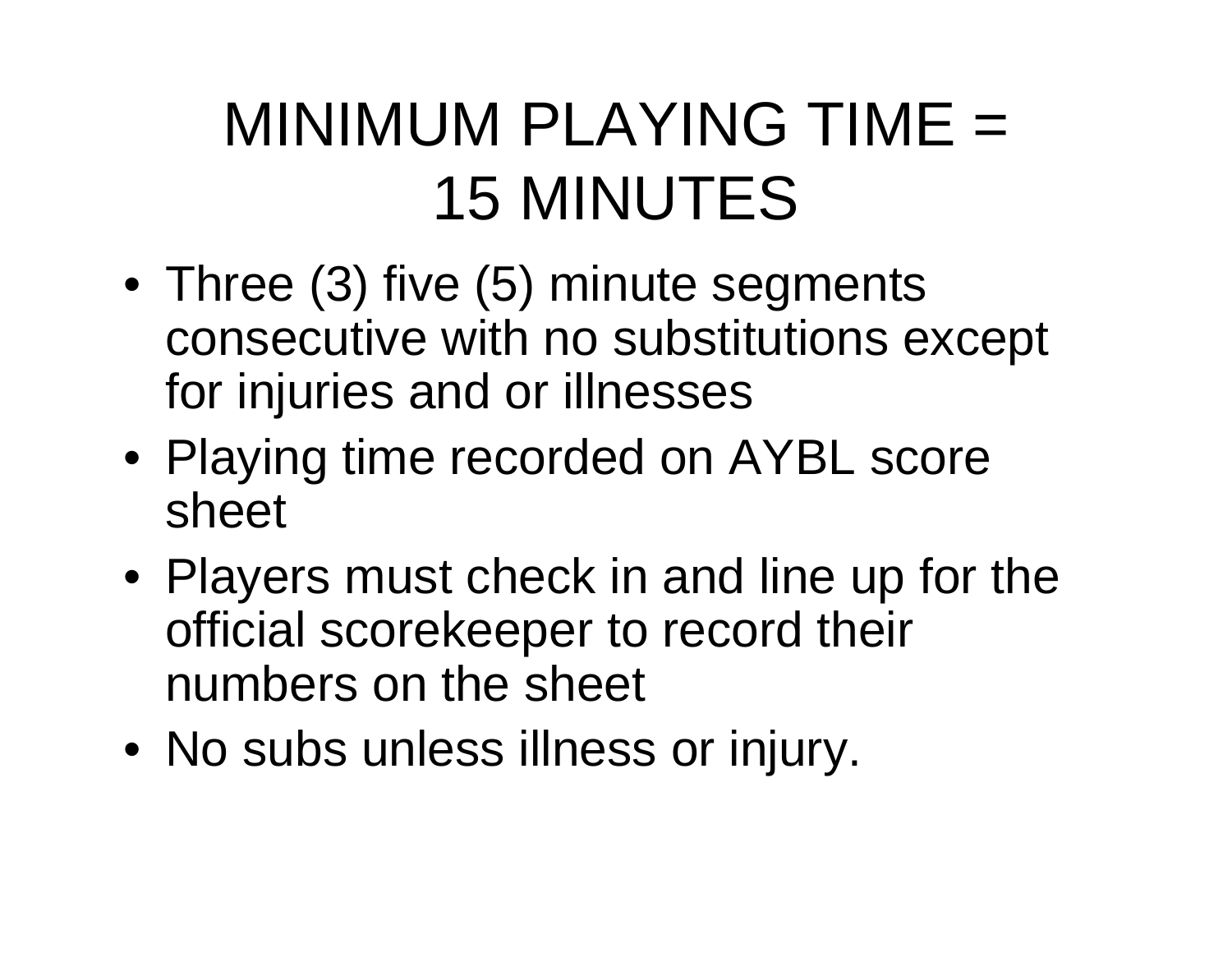### MAXIMUM PLAYING TIME  $= 35$  MINUTES

- Every player MUST sit out five (5) minutes subject to injuries and or fouls
- •If a player has not sat out and the 4<sup>th</sup> quarter begins, they must sit out the first five  $(5)$  minutes of the  $4<sup>th</sup>$  quarter.
- Coaches MUST BE ETHICAL and instruct players not to foul our on purpose to circumvent this rule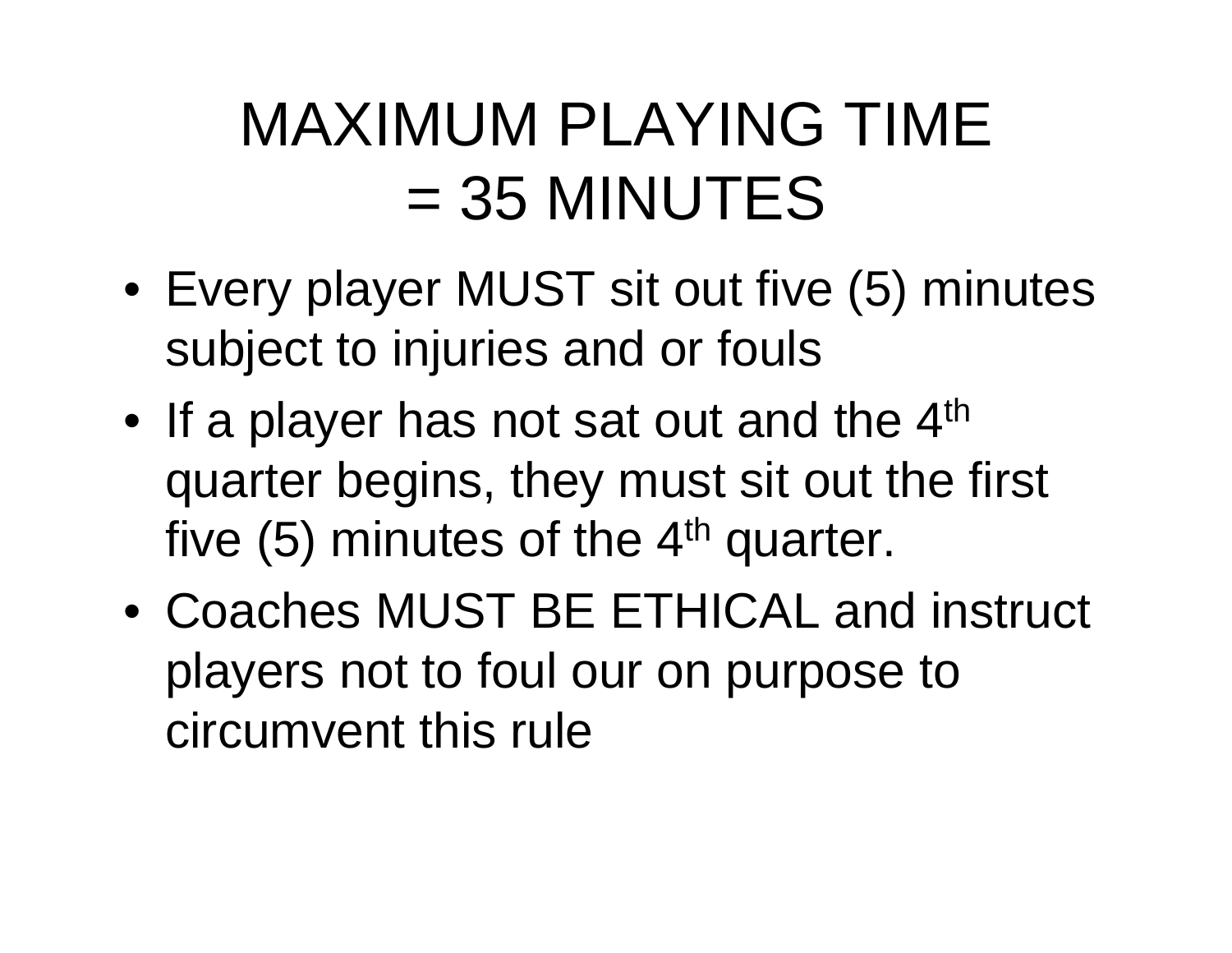### Example 8 Players

- 1 Quarter 10:00 #1, #2, #3, #4, #5 Play
- 1 Quarter 5:00 #10, #11, #12, #1, #2 Play
- 2 Quarter 10:00 #3, #4, #5, #10, #11 Play
- 2 Quarter 5:00 #12, #1, #2, #3, #4 Play
- 3 Quarter 10:00 #5, #10, #11, #12, #1 Play
- 3 Quarter 5:00 All Played 15 minutes Open Subs
- 4 Quarter Open Subs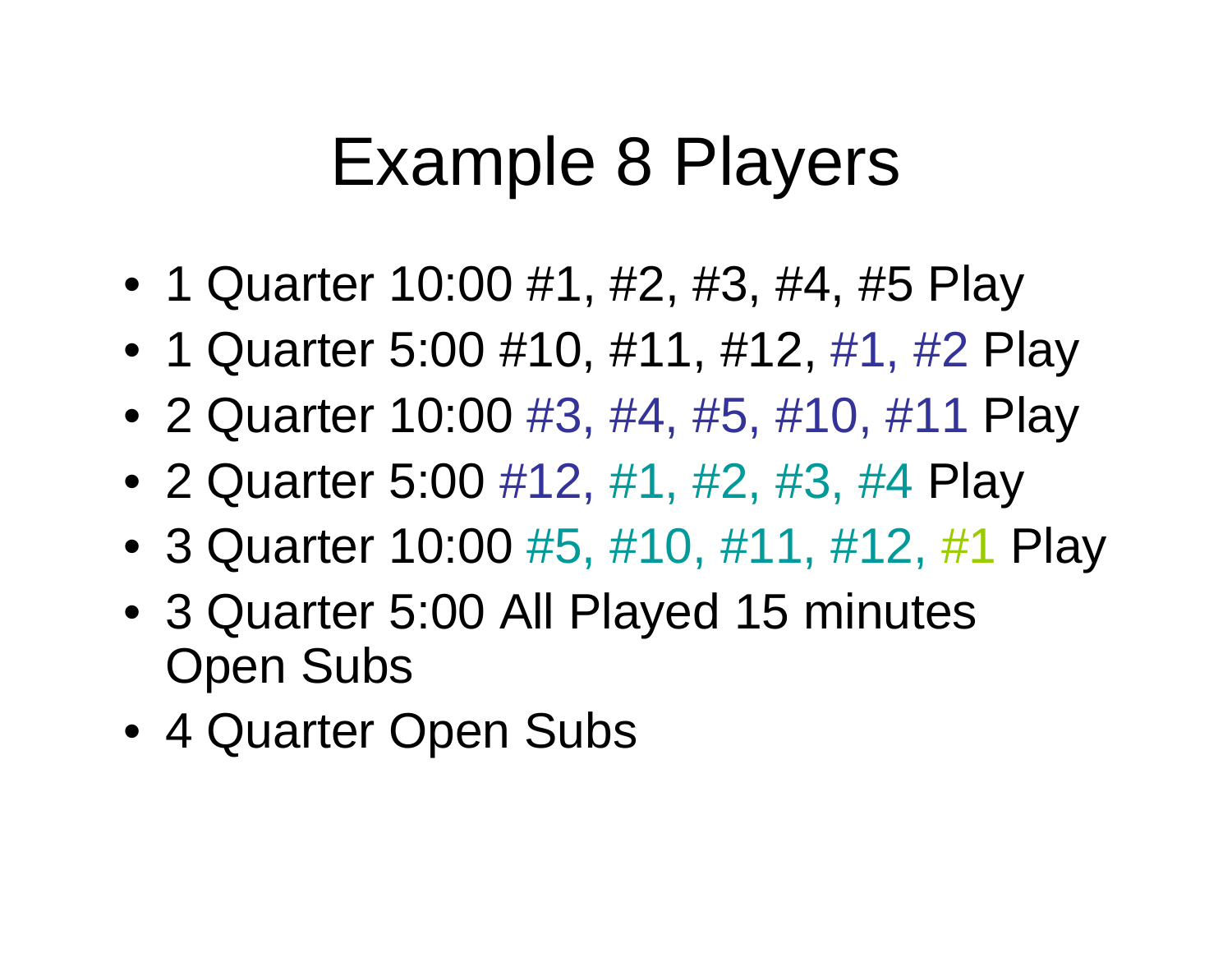#### Example 9 Players

- 1 Quarter 10:00 #1, #2, #3, #4, #5 Play
- 1 Quarter 5:00 #10, #11, #12, #13, #1 Play
- 2 Quarter 10:00 #2, #3, #4, #5, #10 Play
- 2 Quarter 5:00 #11, #12, #13, #1, #2, #3
- 3 Quarter 10:00 #4, #5, #10, #11, #12 Play
- 3 Quarter 5:00 #13, Rest Open Subs
- 4 Quarter Open Subs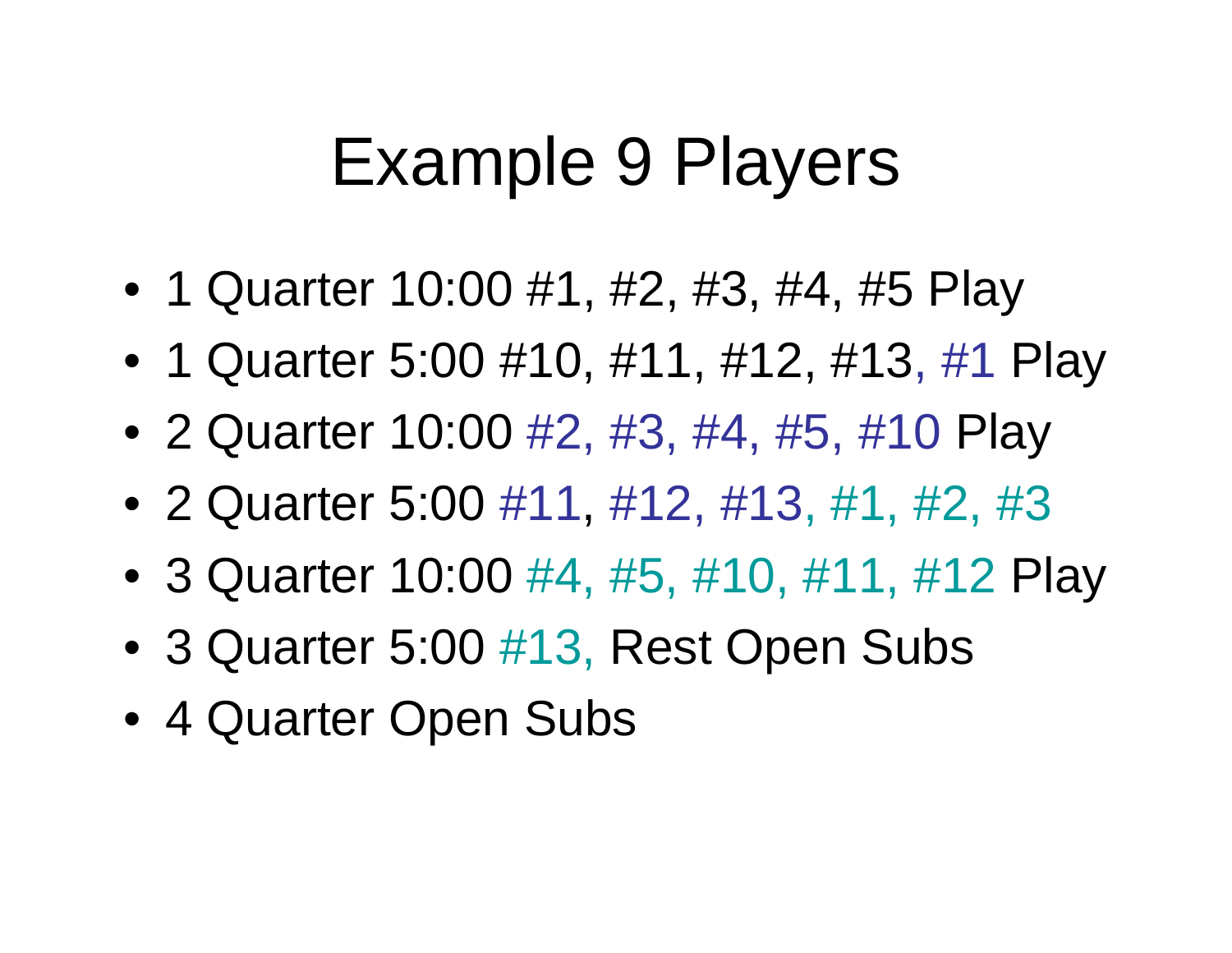#### Example 10 Players

- 1 Quarter 10:00 #1, #2, #3, #4, #5 Play
- 1 Quarter 5:00 #10, #11, #12, #13, #14
- 2 Quarter 10:00 #1, #2, #3, #4, #5
- 2 Quarter 5:00 #10,#11, #12, #13, #14
- 3 Quarter 10:00 #1, #2, #3, #4, #5
- 3 Quarter 5:00 #10, #11, #12, #13, #14
- 4 Quarter Open Subs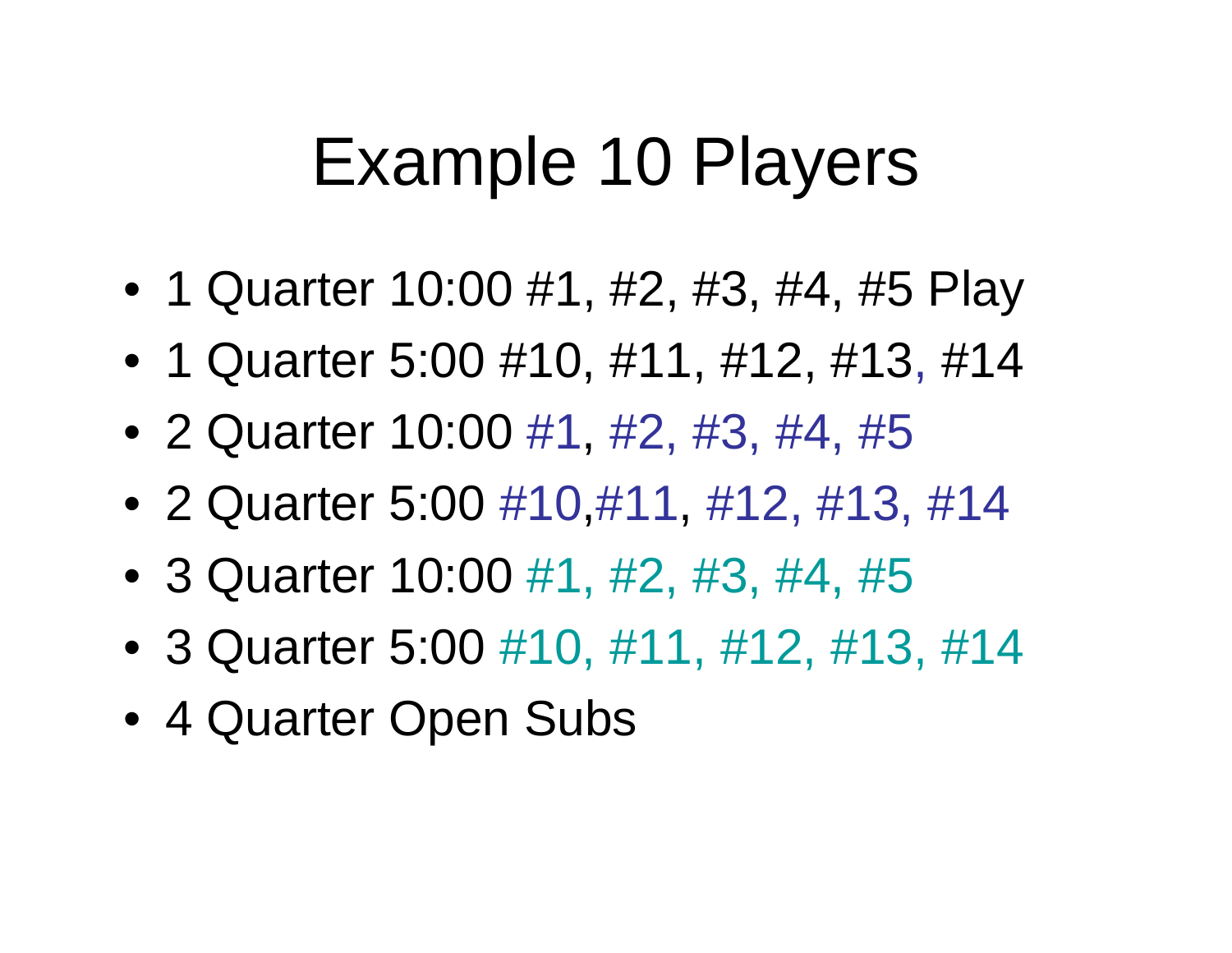#### 11 Players – Special Permission AYBL Office

- 1 Quarter 10:00 #1, #2, #3, #4, #5 Play
- 1 Quarter 5:00 #10, #11, #12, #13, #14
- 2 Quarter 10:00 #15, #1, #2, #3, #4
- 2 Quarter 5:00 #5, #10, #11, #12, #13
- 3 Quarter 10:00 #14, #15, #1, #2, #3
- 3 Quarter 5:00 #4, #5, #10, #11, #12
- 4 Quarter 10:00 #13, #14, #15 Rest Open Subs
- 4 Quarter 5:00 Open Subs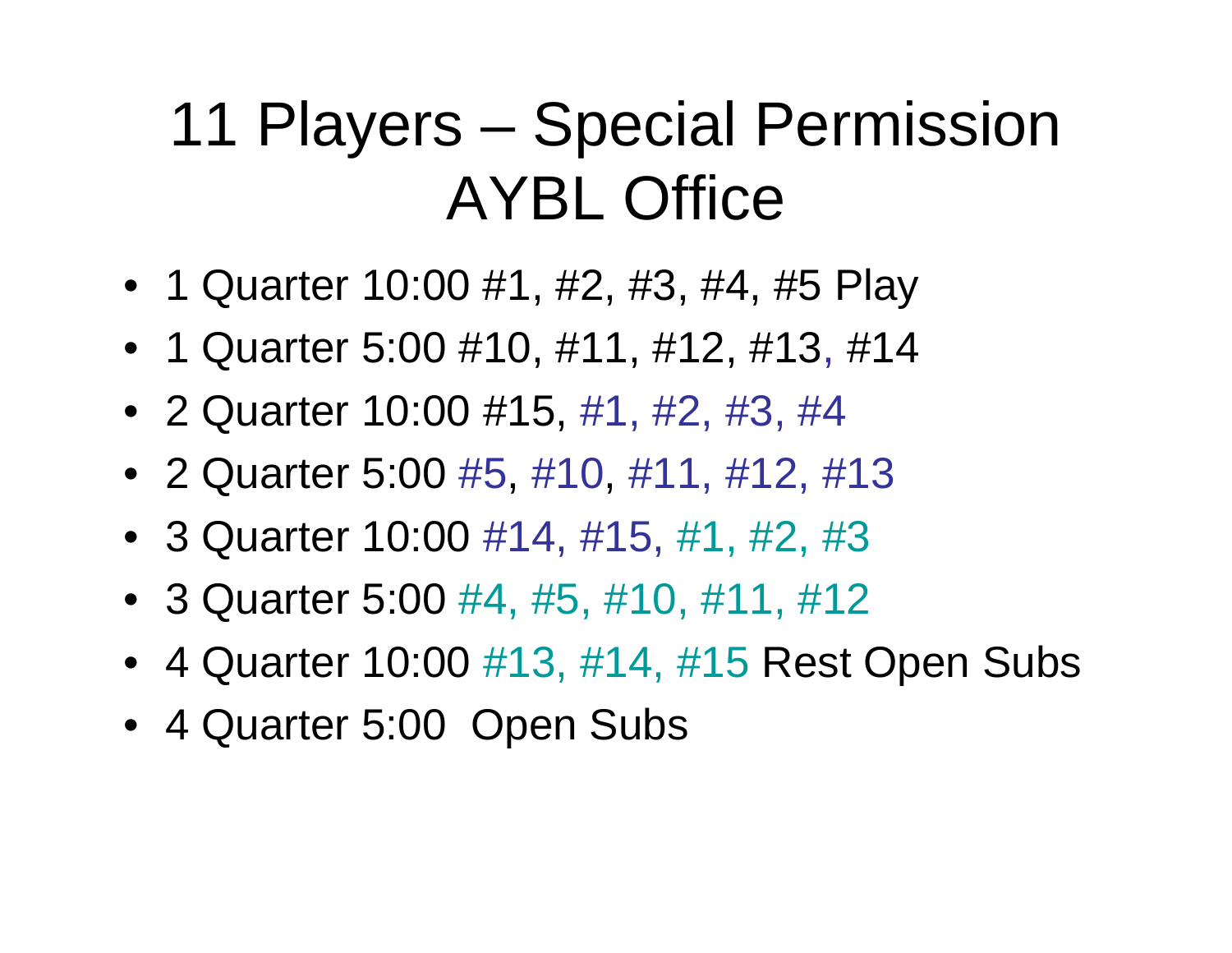## AYBL Score Sheet

- Adult volunteer each team over age 18+
- Coaches fill out players-rosters
- Mark quarters played
- Mark running score
- MARK TEAM AND PLAYER FOULS
- Mark Individual Player Scoring
- 2-3 Basket and Free Throws Attempted and Made (0 for miss 0 filled in for made)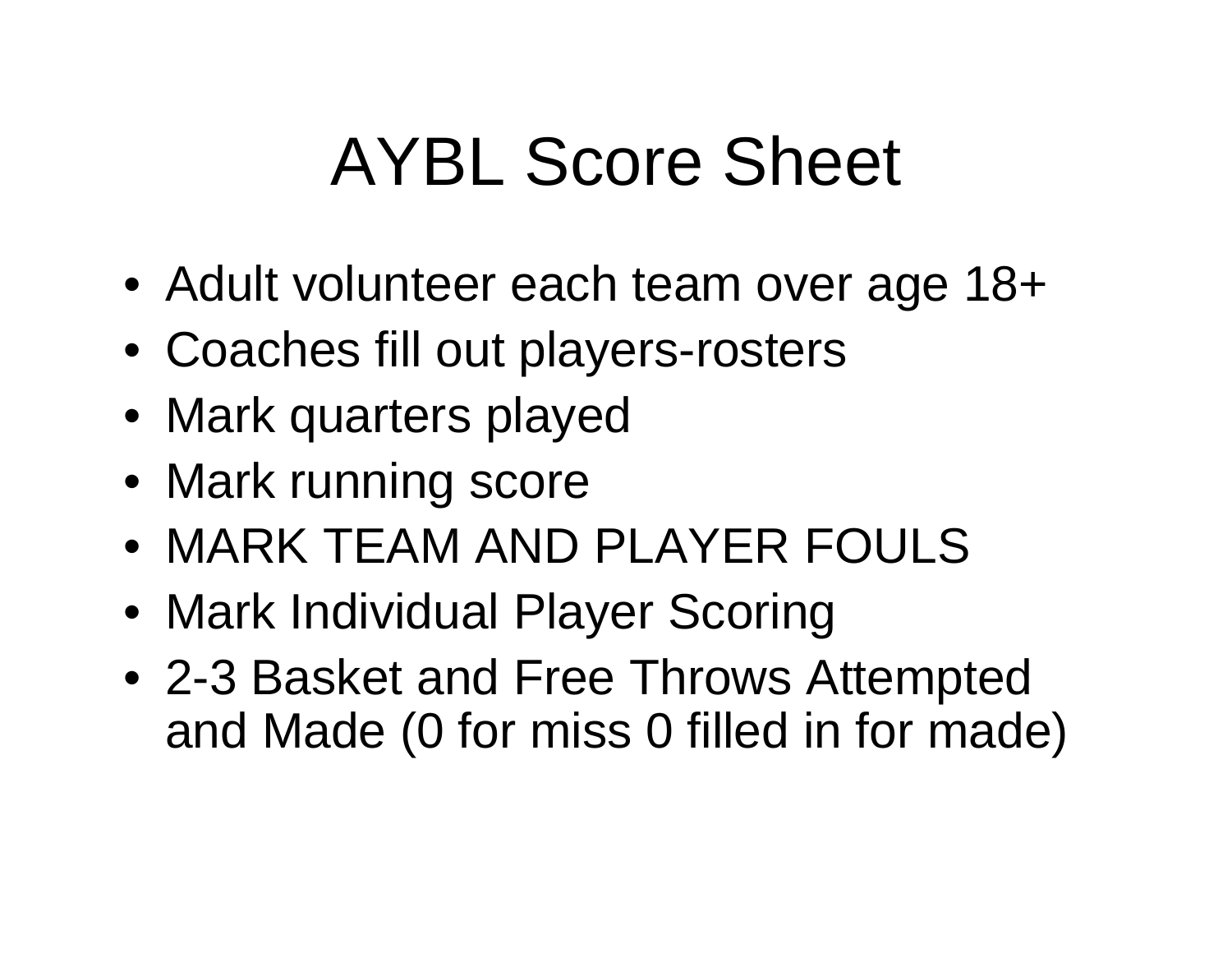## AYBL Clock

- Stop start clock on referee whistle.
- Running Clock Except for:
- Free Throws (all)
- End of all Four Quarters
- Last one (1) minute of first half.
- Last two (2) minutes of second half.
- Sound horn for open substitutions when player check in at the scoretable.